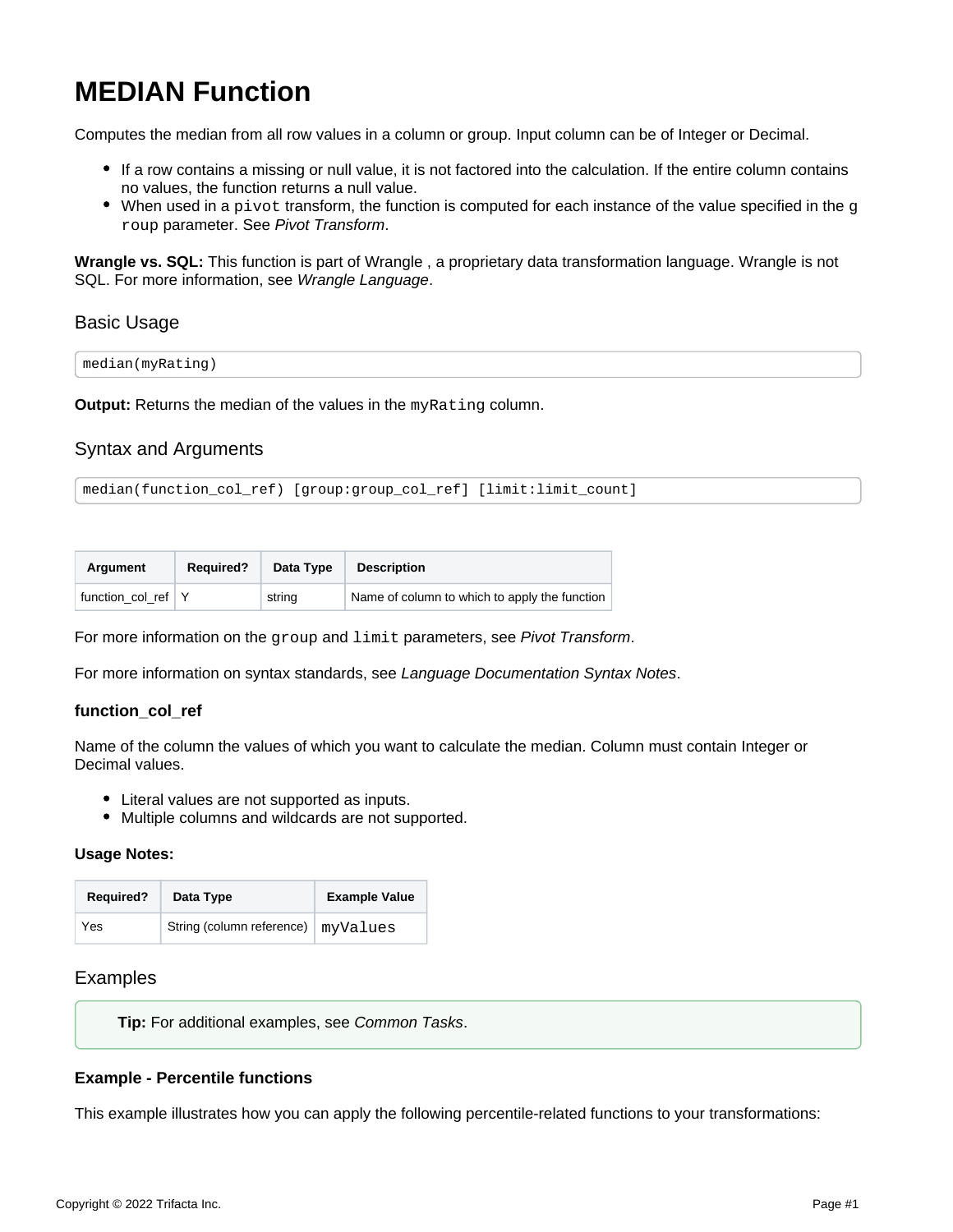- $\bullet$  MEDIAN Calculate the median value from a column of values. See [MEDIAN Function](#page-0-0).
- **PERCENTILE Calculate a specified percentile for a column of values. See [PERCENTILE Function](https://docs.trifacta.com/display/r087/PERCENTILE+Function).**
- $\bullet$  QUARTILE Calculate a specified quartile for a column of values. See [QUARTILE Function](https://docs.trifacta.com/display/r087/QUARTILE+Function).

The following functions use an approximation technique for calculating median, percentile, and quartiles. In some cases, these calculations can be computed faster across large datasets.

- APPROXIMATEMEDIAN Calculate a close approximation of the median value from a column of values. See [APPROXIMATEMEDIAN Function](https://docs.trifacta.com/display/r087/APPROXIMATEMEDIAN+Function).
- APPROXIMATEPERCENTILE Calculate a close approximation of a specified percentile for a column of values. See [APPROXIMATEPERCENTILE Function](https://docs.trifacta.com/display/r087/APPROXIMATEPERCENTILE+Function).
- APPROXIMATEQUARTILE Calculate a close approximation of a specified quartile for a column of values. See [APPROXIMATEQUARTILE Function](https://docs.trifacta.com/display/r087/APPROXIMATEQUARTILE+Function).

#### **Source:**

The following table lists each student's height in inches:

| <b>Student</b> | Height |
|----------------|--------|
| 1              | 64     |
| $\overline{2}$ | 65     |
| 3              | 63     |
| 4              | 64     |
| 5              | 62     |
| 6              | 66     |
| 7              | 66     |
| 8              | 65     |
| 9              | 69     |
| 10             | 66     |
| 11             | 73     |
| 12             | 69     |
| 13             | 69     |
| 14             | 61     |
| 15             | 64     |
| 16             | 61     |
| 17             | 71     |
| 18             | 67     |
| 19             | 73     |
| 20             | 66     |

### **Transformation:**

Use the following transformations to calculate the median height in inches, a specified percentile and the first quartile.

• The first function uses a precise algorithm which can be slow to execute across large datasets.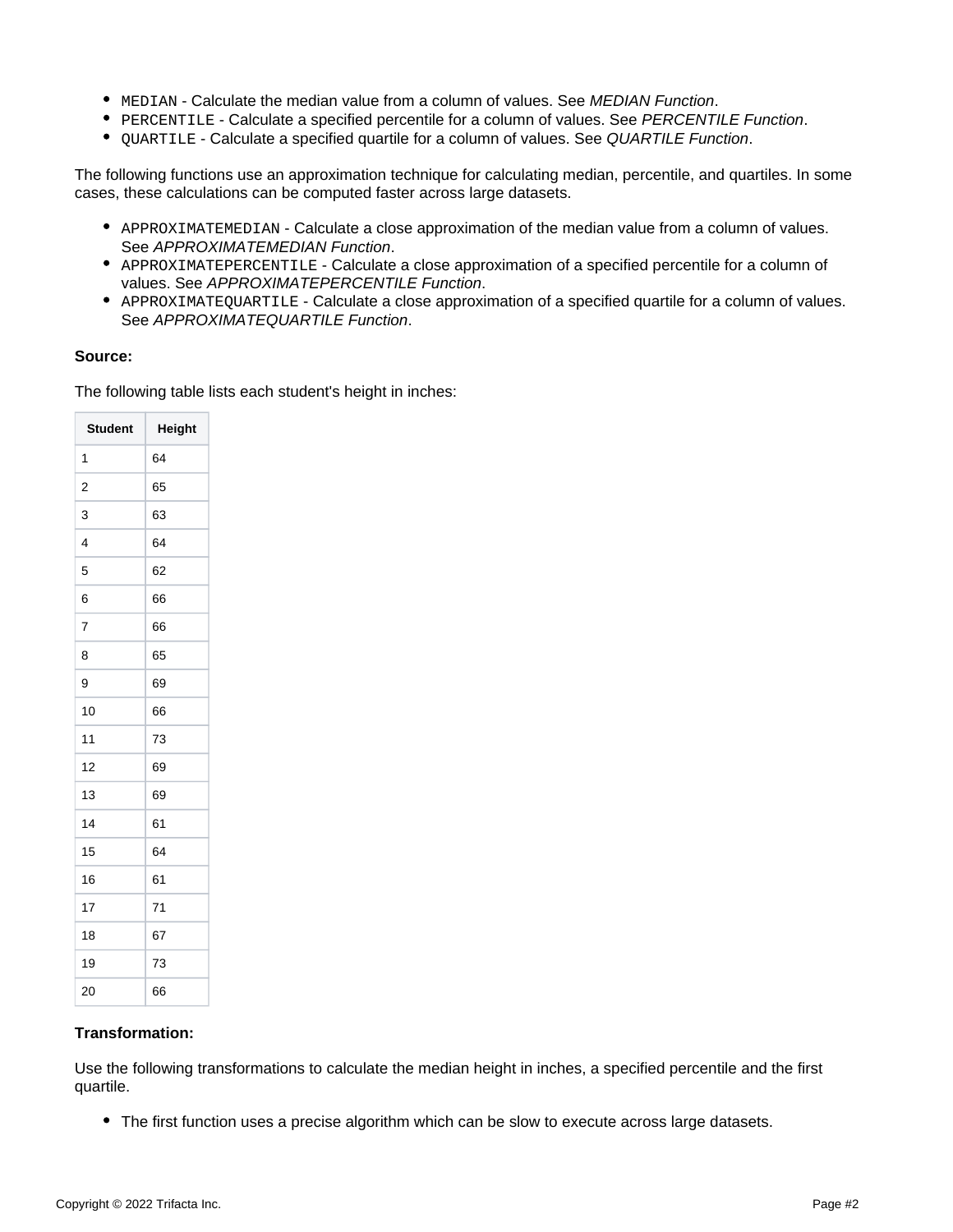- The second function uses an appropriate approximation algorithm, which is much faster to execute across large datasets.
	- These approximate functions can use an error boundary parameter, which is set to 0.4 (0.4%) across all functions.

**Median:** This transformation calculates the median value, which corresponds to the 50th percentile.

| <b>Transformation Name</b>    | New formula        |
|-------------------------------|--------------------|
| Parameter: Formula type       | Single row formula |
| <b>Parameter: Formula</b>     | median(heightIn)   |
| Parameter: New column<br>name | 'medianIn'         |
|                               |                    |
|                               | $ -$               |

| <b>Transformation Name</b>    | New formula                  |
|-------------------------------|------------------------------|
| Parameter: Formula type       | Single row formula           |
| Parameter: Formula            | approximation(heightIn, 0.4) |
| Parameter: New column<br>name | 'approxMedianIn'             |

**Percentile:** This transformation calculates the 68th percentile.

| <b>Transformation Name</b>    | New formula                      |
|-------------------------------|----------------------------------|
| Parameter: Formula type       | Single row formula               |
| Parameter: Formula            | percentile(heightIn, 68, linear) |
| Parameter: New column<br>name | 'percentile68In'                 |

| <b>Transformation Name</b>    | New formula                                  |
|-------------------------------|----------------------------------------------|
| Parameter: Formula type       | Single row formula                           |
| Parameter: Formula            | $approximate percentage$ (heightIn, 68, 0.4) |
| Parameter: New column<br>name | 'approxPercentile68In'                       |

**Quartile:** This transformation calculates the first quartile, which corresponds to the 25th percentile.

| <b>Transformation Name</b>    | New formula                   |
|-------------------------------|-------------------------------|
| Parameter: Formula type       | Single row formula            |
| Parameter: Formula            | quartile(heightIn, 1, linear) |
| Parameter: New column<br>name | 'percentile25In'              |

| <b>Transformation Name</b> | New formula        |
|----------------------------|--------------------|
| Parameter: Formula type    | Single row formula |
|                            |                    |